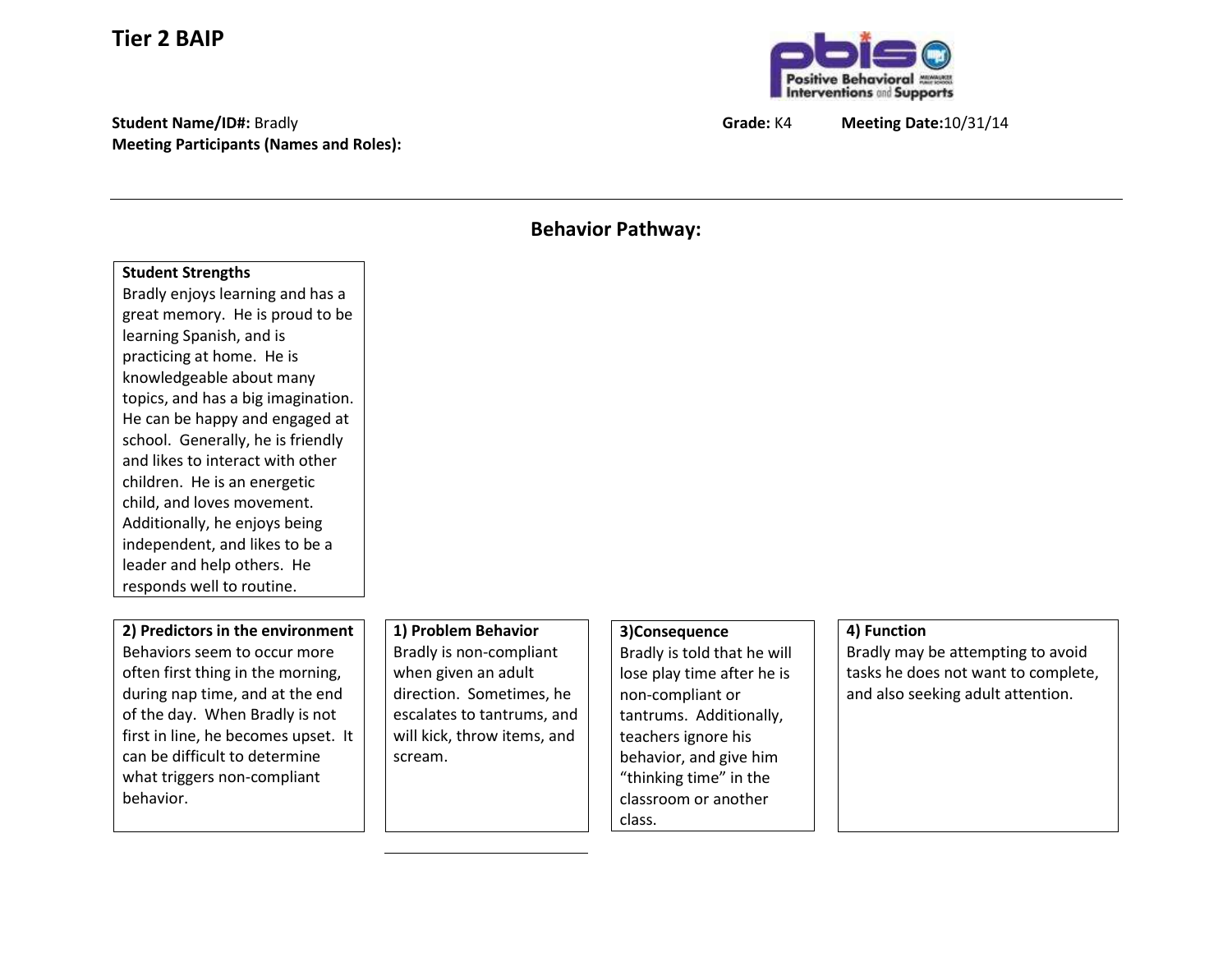

**5) Replacement Behavior** Bradly will follow adult directions with no more than 3 prompts/cues.

## **Summary/ Hypothesis Statement: (When BLANK occurs, the child does BLANK, to get/ avoid BLANK.)**

When given an adult direction that he does not like, Bradly becomes non-compliant and may tantrum to avoid the activity and/or obtain adult attention.